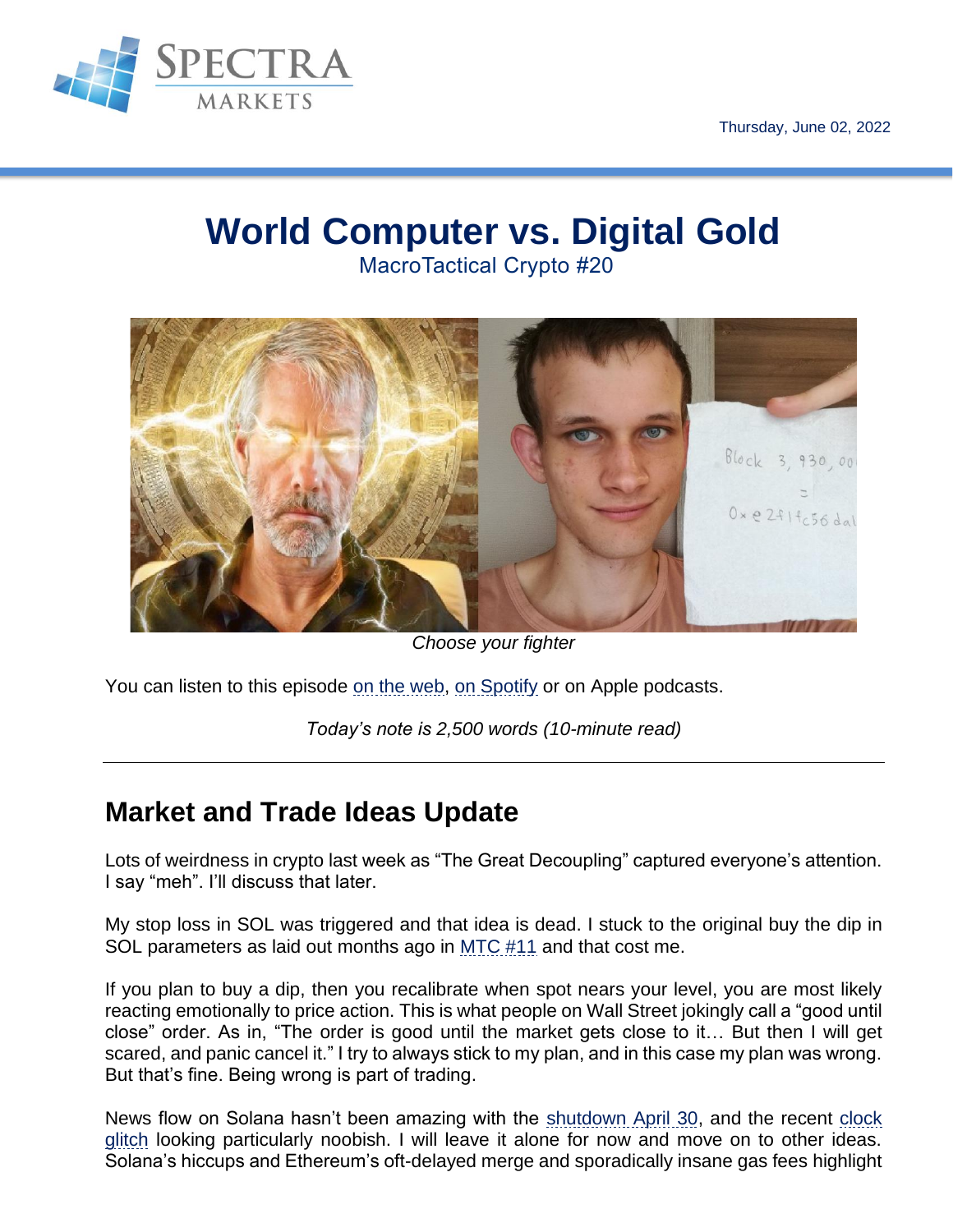

in IRL the theoretical tradeoffs between scalability, network stability, cost to transact, security, and centralization.

My bullish BTC view is tiny in the money (30300 entry) but I'm not white-knuckling that since it's more of a swing trade / investment time frame. I want to scale into medium-term BTC longs from 30k down to 20k. Again, this is outlined in MTC #11.

## **The World Computer vs. Digital Gold**

Lately, I have been writing about my preference for BTC over ETH. Here is the reasoning in a nutshell:

- The BTC use case is increasingly clear. It is a liquid hedge against fiat debasement. This use case obviously works in both directions and as the Fed tightens, you would expect BTC to fall. My view is that it will outperform other risky assets from here as underlying demand for what is still a fairly new asset class will be strong and if you wait until the next Fed easing cycle to buy BTC, you're going to be paying \$50,000. Better to scale in on the way down than to chase it back up, in other words.
- The ETH use case is somewhat clear (World Computer), but it has many competitors. The promises of DeFi, Web3, and GameFi are going to be much harder to keep given the complexity of the use cases and the massive level of fraud and grift attached to all these projects. Not to mention the distorted incentive structures (monetize first, build later).
- Crash risk in ETH due to auto-liquidation during times of downside crypto stress is not zero. A majority of DeFi collateral is ETH and the [SBF Magic Box theory](https://www.ft.com/content/eac0e56c-f30b-4591-b603-f971e60dc58b) looks a bit more on point every day. [MTC #19](https://mtcbd.substack.com/p/corrs-revolving-doors-and-stablecoins?s=w) has a full write-up on why I think ETH has more crash risk than BTC.
- As crypto users age and absorb the lessons of the serial crypto bubbles and bubblettes, they will become less risk-seeking. They are learning that absurd payouts are accompanied by grotesque levels of risk. They will buy fewer lottery tickets, farm less yield, and buy more insurance. ETH is levered to DeFi and altcoins. BTC is not.

There are ways to trade bitcoin dominance on some exchanges via the Bitcoin Dominance Index, but BTC and ETH are such a large part of the crypto ecosystem, it's not really necessary. Together BTC and ETH represent around 65% of crypto (ex-"stable"coins), while coin #3 in the rankings (BNB) is less than 1/10 of BTC's market cap. So, bitcoin dominance is really just a function of the relationship between ETH and BTC. Here's BTCETH vs. bitcoin dominance: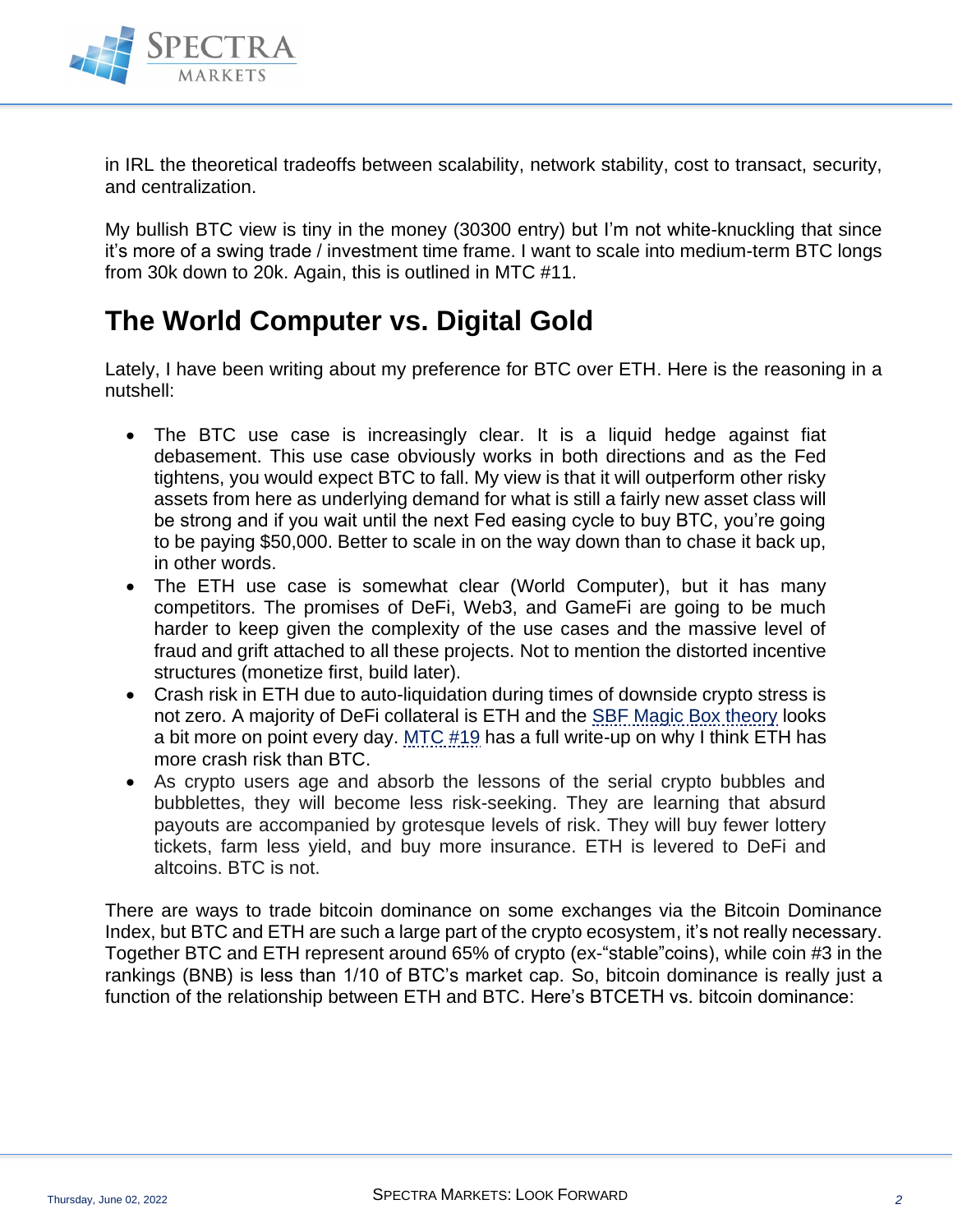



### **BTCETH vs. Bitcoin dominance (BTC's % of total crypto market cap)**

**I like short ETHBTC looking for a move back to the 0.33 area.** I think this view could work in one of two ways. One, via a crash in ETH, or two, via a much stronger rebound in BTC.

**I don't think ETHBTC is as dependent on overall crypto direction as many people seem to think it is.** Let me elaborate a bit. ETH is generally more volatile than BTC. For example, 3 month implied at-the-money (ATM) volatility on Deribit right now shows ETH around 78% and BTC around 65%. And if you look at the spread between ETH and BTC realized vol over the last few years, you can see anything close to zero is pretty much the floor. Here's a chart:

#### **ETH 90-day vol minus BTC 90-day vol**



*Positive number means ETH vol > BTC vol*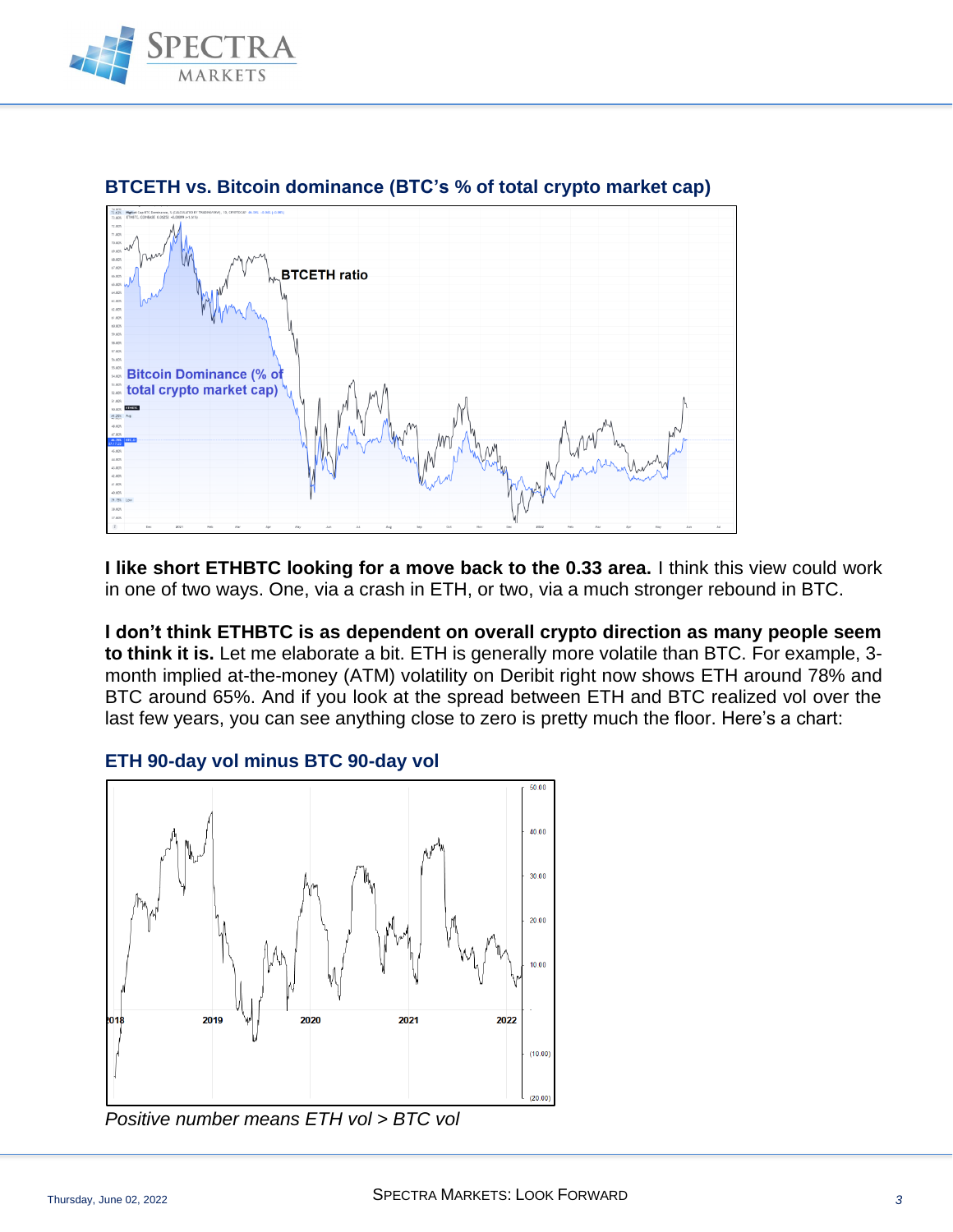

Sidenote: My goal with MacroTactical Crypto… and in life… is to keep iterating and slowly make things better and better via continuous improvement. In that spirit, and because some readers of this newsletter have >25 years of trading experience while others have <2… Today, I have added a feature called "Explainer Box" to MTC. This will be a box that explains a term or concept for people that are not expert in that thing. If you already know the concept, just skip the Explainer Box. Also, if you have ideas for other MTC features or improvements, please let me know!

Here is an Explainer Box that describes the difference between implied and realized volatility.



Sometimes when people talk about BTC dominance or ETHBTC, the assumption is that because ETH is more volatile than BTC, that means ETH outperforms in bull markets and underperforms in bear markets. Or that ETHBTC is an altcoin season kinda thing (alts happy = ETHBTC up). That's logical, but it's not really true all the time.

Here is a chart of ETHBTC and BTCUSD back to 2019.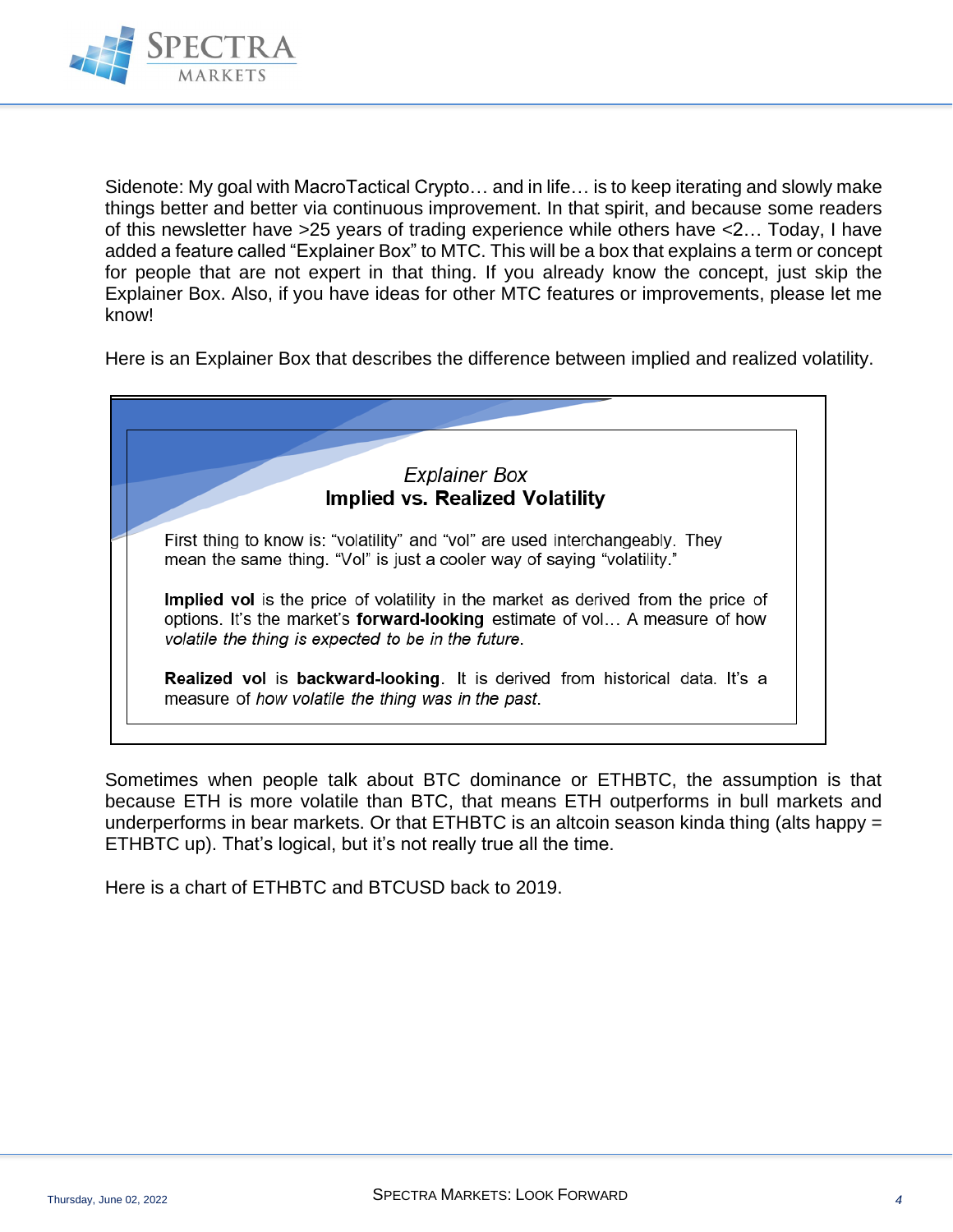

### **ETHBTC vs. BTC since 2019**



If ETH was just turbo bitcoin, then ETHBTC would go up when bitcoin goes up. But the relationship is not anywhere close to that dependable. You can see there are periods where bitcoin goes up and ETHBTC goes down, particularly the first half of 2019.

My point here is that I think **it's perfectly consistent to be bullish BTC and bearish ETHBTC at the same time**. In January 2021, bitcoin was around 29000, and ETH was 800. ETH has been a massive outperformer for the past two years and I think that outperformance is done. And set to reverse.

I'll keep you up to date on this trade. The parameters are: **Short ETHBTC at 0.061 with a stop at 0.077 and a take profit at 0.033.**

My trades tend to start with narrative, behavioral finance, and global macro thoughts, then use technicals and vol estimates further downstream in the process to narrow in on tactics. The chart of ETHBTC features a huge topside triangle break followed by a rejection and a downside triangle break. I put the stop loss above the broken triangle because if we go back up there, my idea is toast. Here's the chart.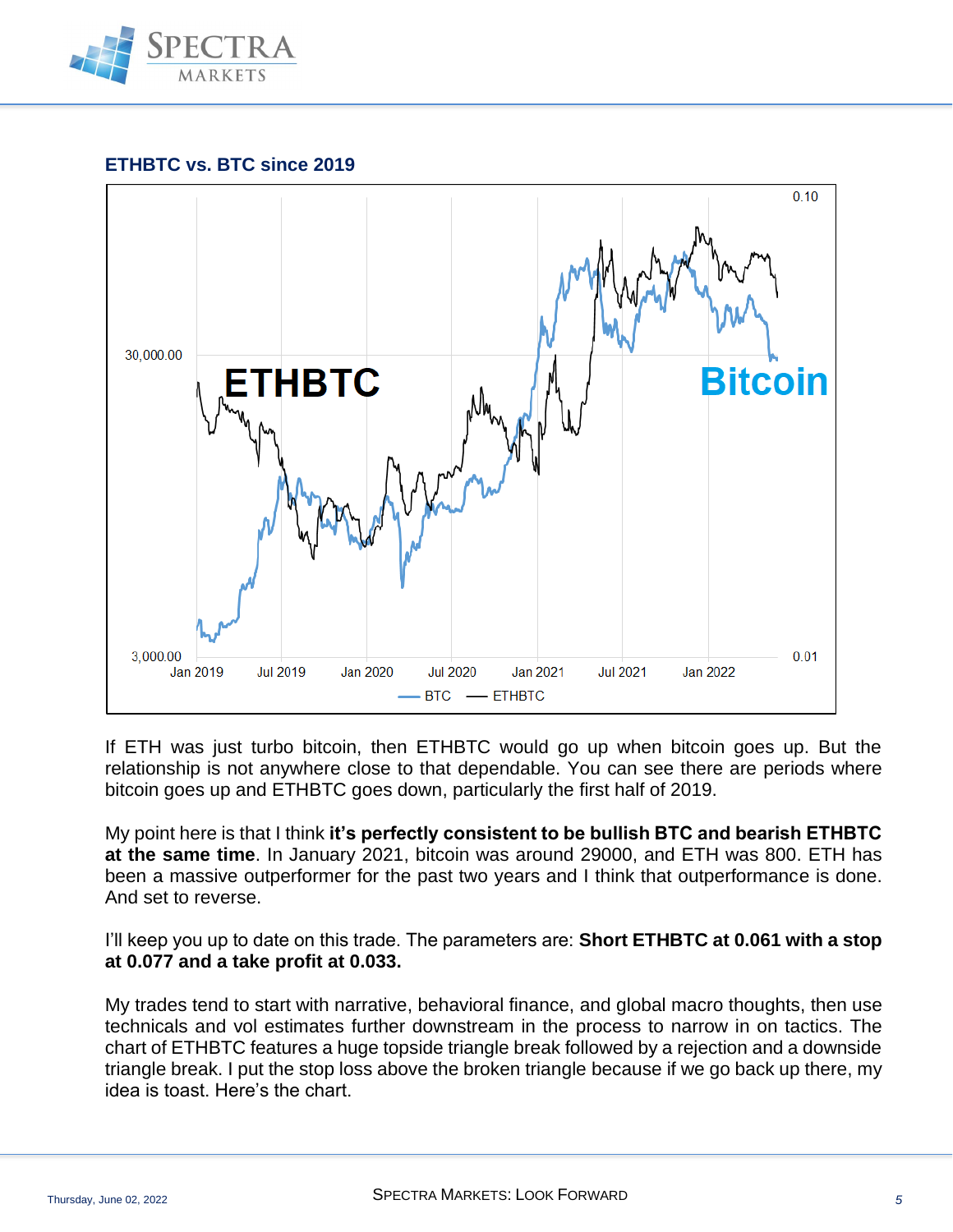



### **A messy ETHBTC chart breaks both sides of the triangle**

When the top of a triangle breaks like this, it often sucks in the last of the FOMO traders to the topside and forces the last of the shorts to stop out. If the break is subsequently rejected (i.e., price heads lower, back through the bottom of the triangle), the market is caught leaning hard the wrong way and progress to the downside is easier. This is similar to the concept of a Slingshot Reversal, [which I explain here](https://50in50.substack.com/p/trade-14-btc-slingshot?s=w) in my educational Substack.

I will always track the trade ideas mentioned in here and let you know when I've stopped out or taken profit. None of this is investment advice; my goal is to give you ideas and viewpoints that you can incorporate into your process. Don't copy my ideas. Build your own framework and include the parts of my work that you think make sense… Throw out the parts that don't resonate with you.

Now, let's talk MSTR.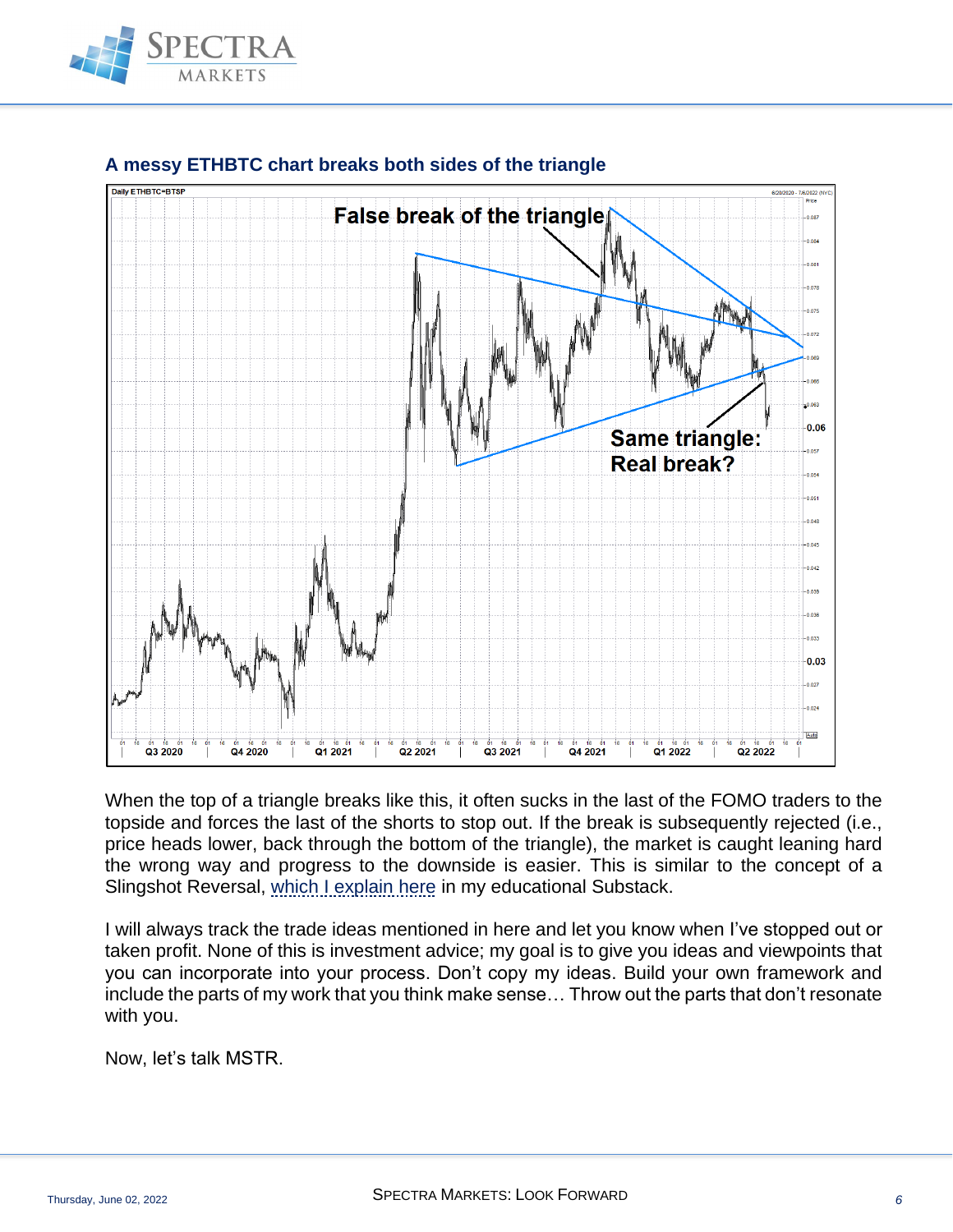

### **Topside convexity? What do you mean** *topside* **convexity?**

When MSTR falls, bears and Elmer FUDs get riled up about the Saylor Line, or margin calls at \$21,000 or the idea of a Microstrategy board revolt that will force the treasury to sell grillions of bitcoin into a collapsing market. There are some nuggets of truth in the FUD pile but there is a weird and interesting reality that is kind of the opposite story.



**Convexity of MSTR to bitcoin is greater when bitcoin rallies than when it dumps.** In other words, if bitcoin has a huge move up, the MSTR rally is larger than the MSTR sell off when bitcoin has a huge move down.

Here's a table:

**1-day changes in bitcoin (bucketed) vs. same day average change in MSTR**

|                                    |                  | <b>MSTR change on day</b> |        |            |
|------------------------------------|------------------|---------------------------|--------|------------|
|                                    |                  | avg                       | min    | max        |
| <b>Bitcoin</b><br>change<br>on day | $> +10\%$        | 17%                       | 5%     | 29%        |
|                                    | $+7$ to $+10\%$  | 5%                        | $-2%$  | 16%        |
|                                    | $+4\%$ to $+7\%$ | 6%                        | $-2%$  | 22%        |
|                                    | $0\%$ to $+4\%$  | 2%                        | $-8%$  | <b>22%</b> |
|                                    | $0\%$ to $-4\%$  | $-2%$                     | $-14%$ | 9%         |
|                                    | $-4\%$ to $-7\%$ | $-4%$                     | $-23%$ | 9%         |
|                                    | -7% to -10%      | $-7%$                     | $-25%$ | 0%         |
|                                    | $< -10%$         | $-13%$                    | $-26%$ | $-5%$      |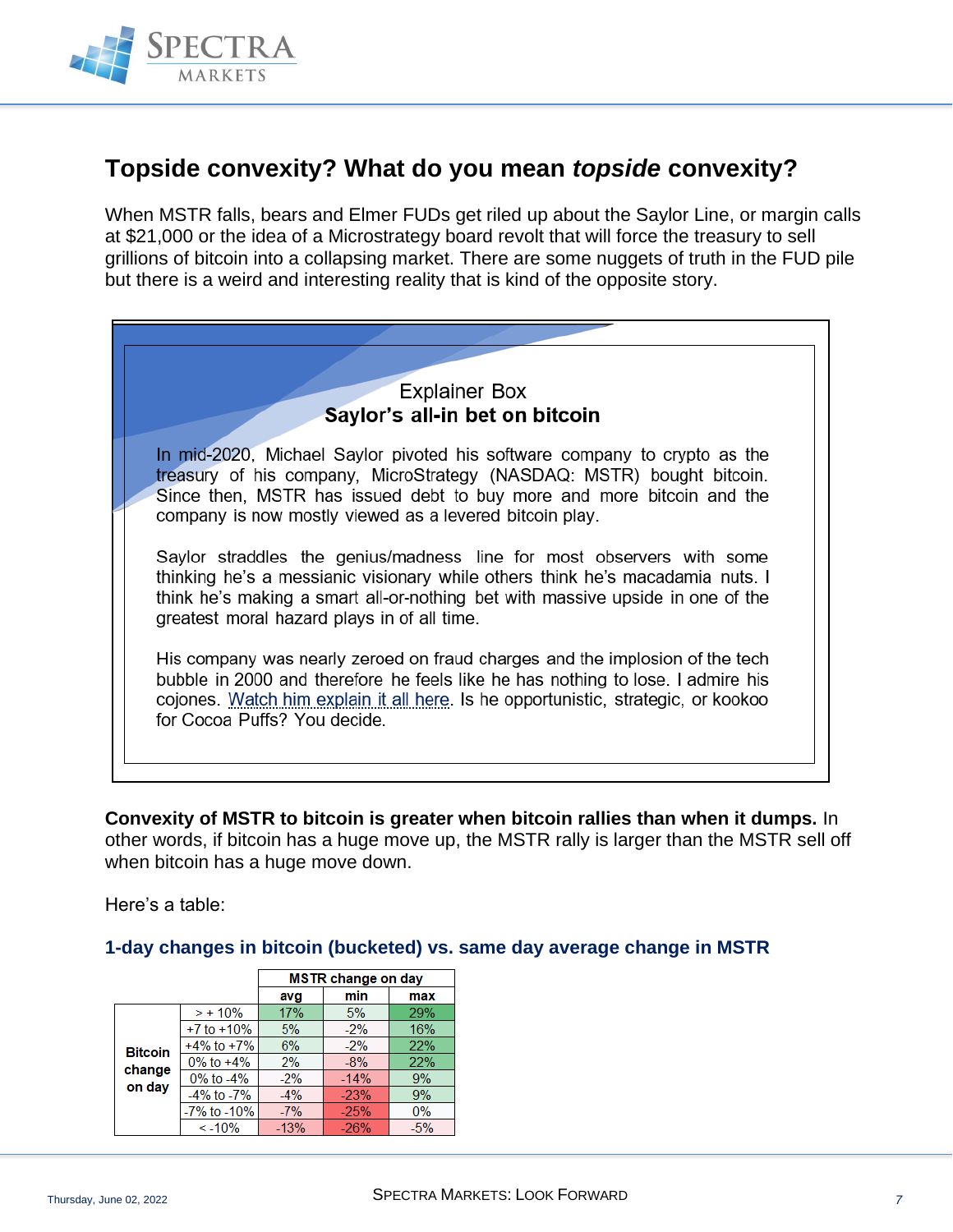

### And here's a chart:



**1-day change in bitcoin (bucketed) vs. avg. 1-day change in MSTR on those days**

The main takeaway here is that a bitcoin rally of 10% or more sees MSTR up 17% on average while a bitcoin drop of 10% or more leads to a drop of 13% in MSTR, on average. I think that's kind of interesting since it goes against the dominant narrative of downside convexity in MSTR. There are two possible reasons that I can think of for this topside skew:

- 1. MSTR short interest is 37% of the float. The squeezes are not fun for shorts.
- 2. The sample size of large bitcoin moves (10% or more in one day) is only 14. Therefore, this result could just be a sample size issue. If you look at bitcoin moves +/-7% (a much larger sample), the convexity disappears and the MSTR reaction is symmetrical.

Either way, MSTR remains a pretty good high-vol bitcoin proxy. If you look at MSTR volatility vs. bitcoin, it's pretty easy to see the day when Saylor started buying bitcoin. MSTR was lower vol than BTC before that and has always been higher vol since. Again, similar to ETH vs. BTC… Zigs toward the zero bound quickly become zags back up.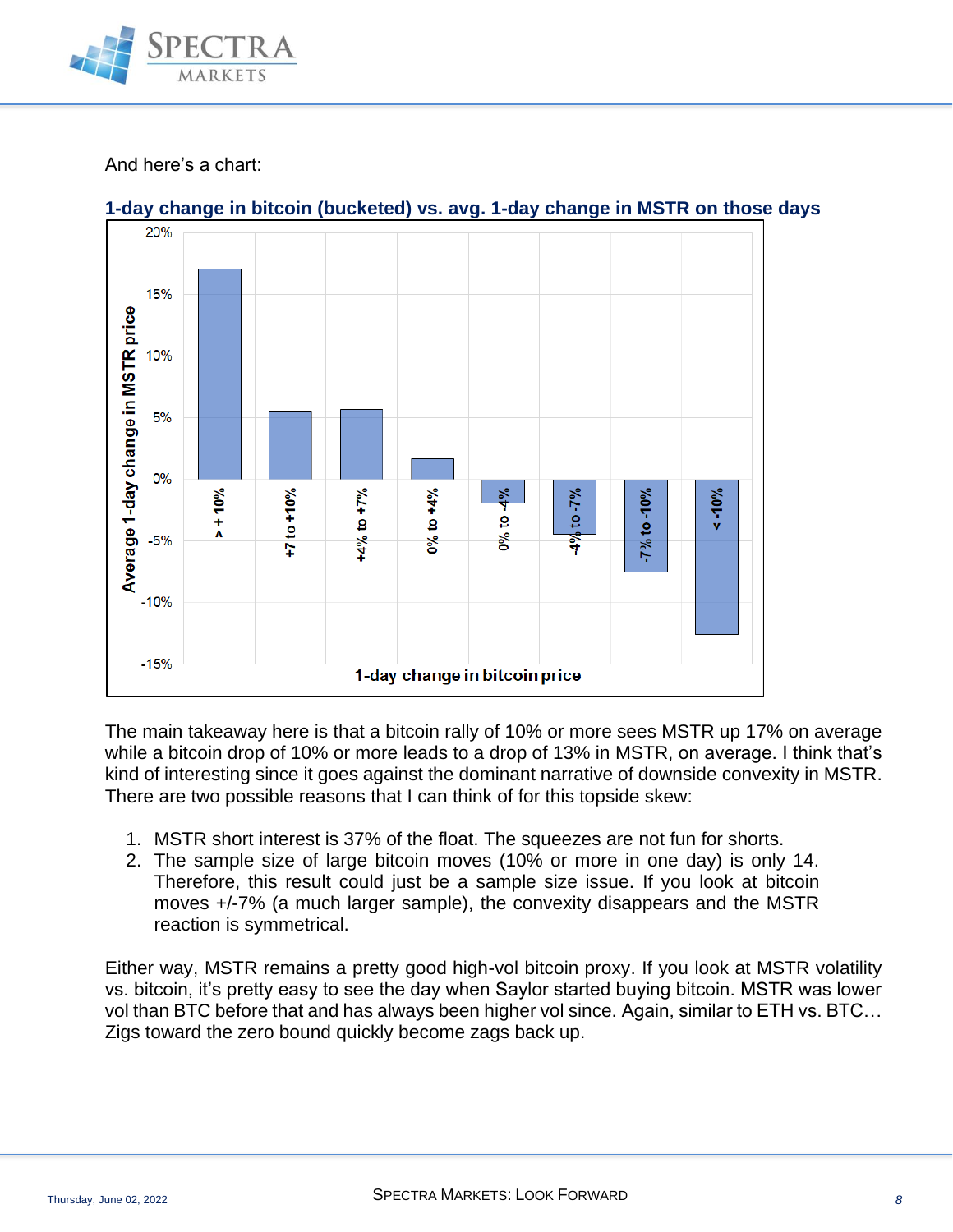



**MSTR 90-day realized vol minus bitcoin 90-day realized vol**

*FWIW, there is no skew for puts in the MSTR options market*

And here's MSTR daily returns vs. BTC in 2022. I marked last Thursday's {BTC down 1% vs. MSTR up 9%} day in blue, just because it's weird.



### **MSTR daily change vs. bitcoin daily change** (August 2020 to now)

The next chart shows the same thing, but BTC vs. NASDAQ. The red dot is Friday's big decouple. Again, weird.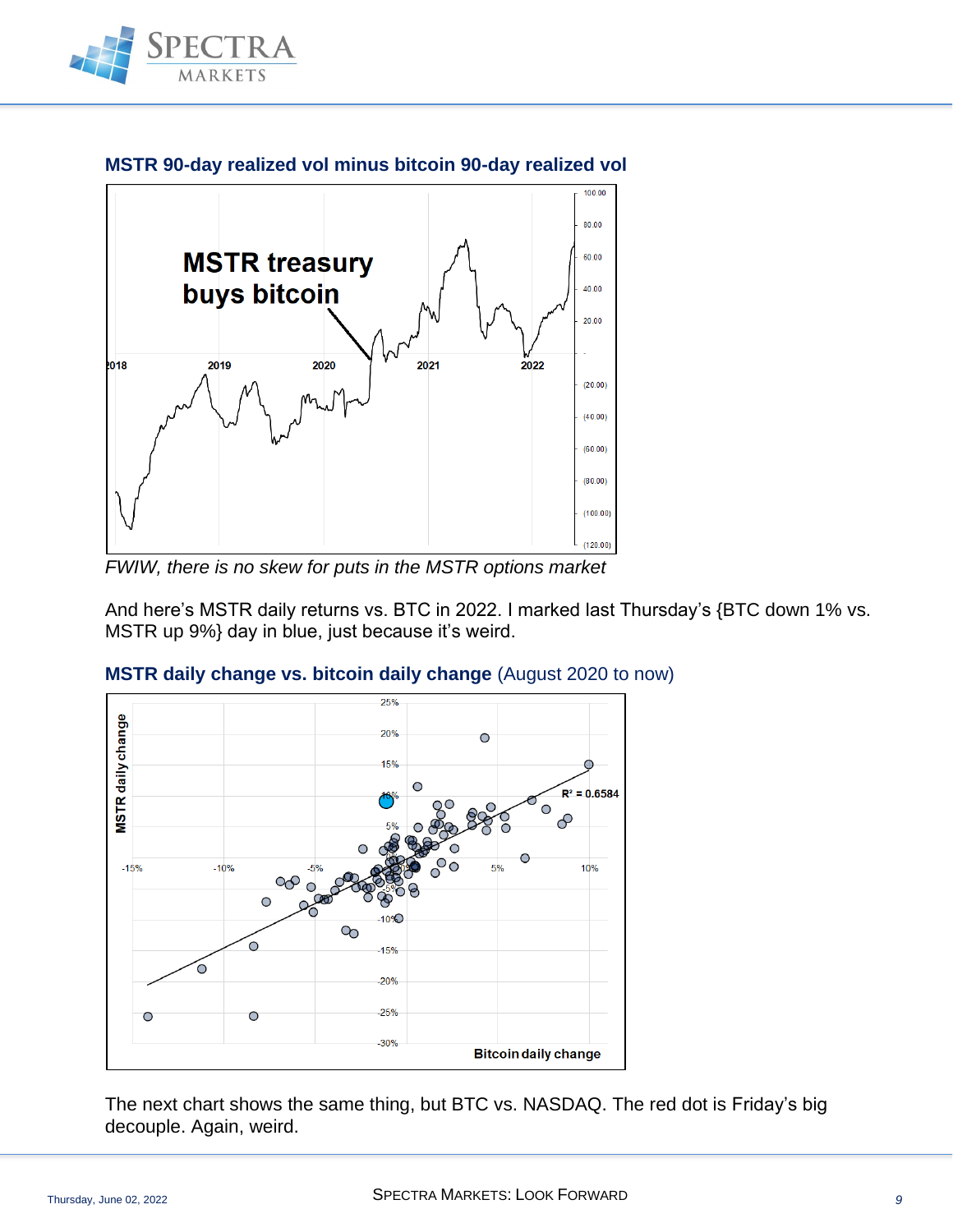



**NASDAQ daily change vs. bitcoin daily change** (for 2022)

*I put linear trendlines on these, but the relationship is not totally linear*

People are freaking about that price action last week, but I don't place a ton of weight on a brief decouple between two highly-correlated assets. Very often, there's simply a flow in one market and not in the other on that particular day and the underlying relationship hasn't really changed.

Some dude comes in and buys a shedload of NASDAQ futures as part of a giant rebalancing while some other person across the street is unwinding her crypto fund because of LUNA losses and you get that kind of day. It happens all the time and it doesn't have any forecasting value. Here's the overlay:

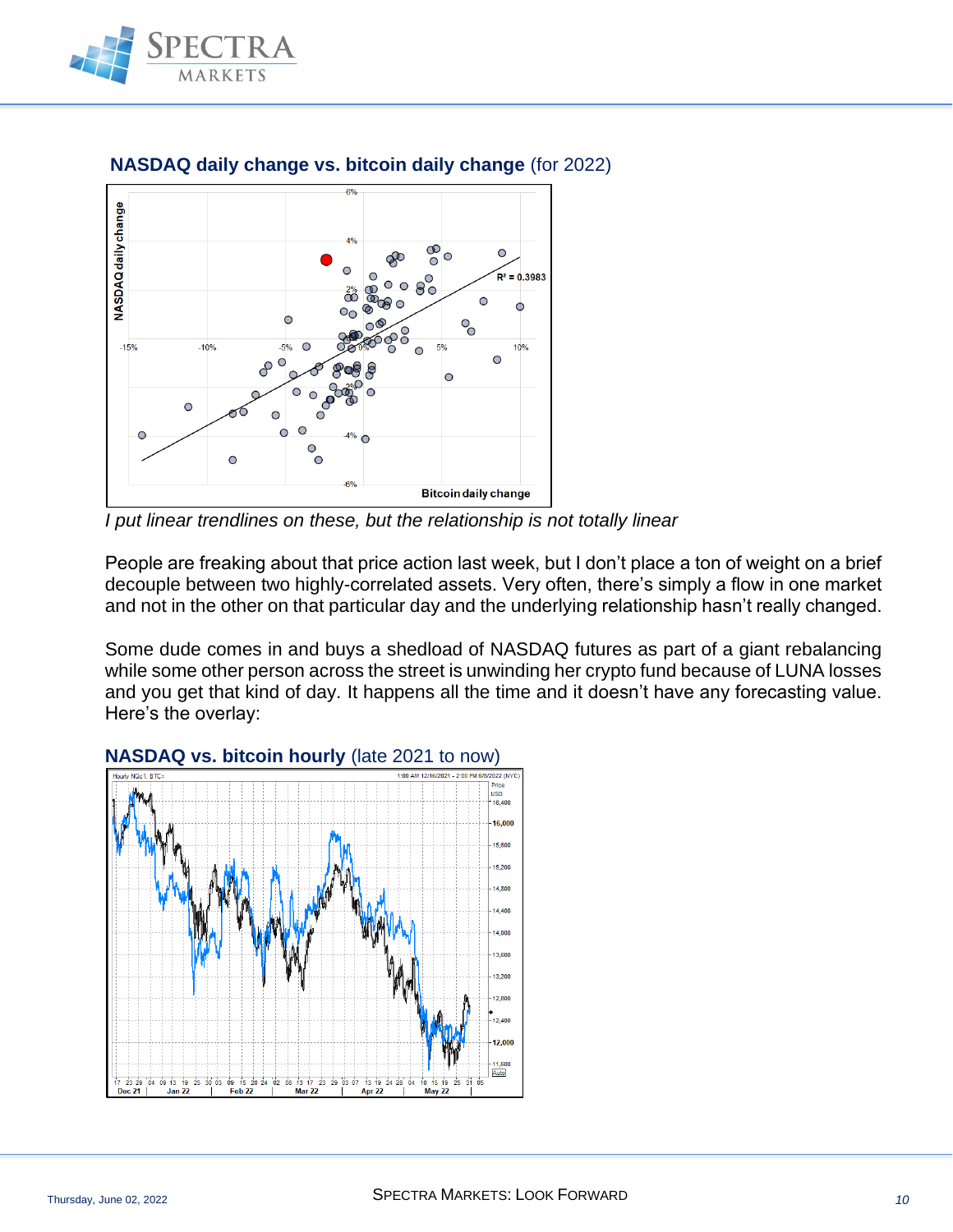

It is important to monitor this going forward of course, because the crypto chameleon keeps changing its story and if you want to trade it successfully, you need to know the color of the current narrative. It wasn't always NASDAQ pushing BTC around. And it won't always be NASDAQ pushing BTC around, either.

# **Final thoughts**

The crypto haters are having a field day right now, just as the zealots had many field days in 2021. Mindless, pointless posting of the current level of spot bitcoin on Twitter continues as price travels in both directions.

I still believe (as I often do with many things) that the truth is somewhere in the middle. There is so much grift, fraud, rent-seeking, and generally horrible stuff going on in crypto that it's easy for detractors to pile on, especially when prices are falling.

On the other hand, there is also a ton of innovation going on and that's not going to change, even if the flood of dumb money has dried up for a while. I still think there will be cool blockchain video games, and music applications, and many artists will accrue life-changing benefits, and young people will prefer bitcoin over gold from now all the way to eternity. Try not to get sucked into the bullshit reflexivity argument that bulls used at 65000 and bears use down here.

Markets are wrong a lot. The price is *not* always right. Make up your own mind about crypto and don't just get sucked into the current narrative. Most of the time, **narrative follows price.** This is true in legacy markets but even more true in the hyperbehavioral social experiment called crypto.

Crypto isn't Monetary Jesus come to save that which is lost. But it's not a total fraud or a complete joke either. Crypto is hyperinnovation, fraud, cool technology, scammy rent-seeking manipulation by centralized organizations, a new era of artist/creator empowerment, Ponzi finance, decentralization, and toxic, despicable grift. It's the best and worst of humanity, all wrapped into one big beautiful, stupid, utopian, energy-guzzling, digital package.

Don't follow the crowd. Think for yourself. Stay Bayesian.

Thanks for reading. If you liked this note, I would like to ask a small favor. Please click this [tweet and retweet it.](https://twitter.com/donnelly_brent/status/1532050413075288066) You will receive positive karma. Thanks!

Brent Donnelly

This is the last free edition of MacroTactical Crypto. [Subscribe right here, today.](https://www.spectramarkets.com/subscribe/)